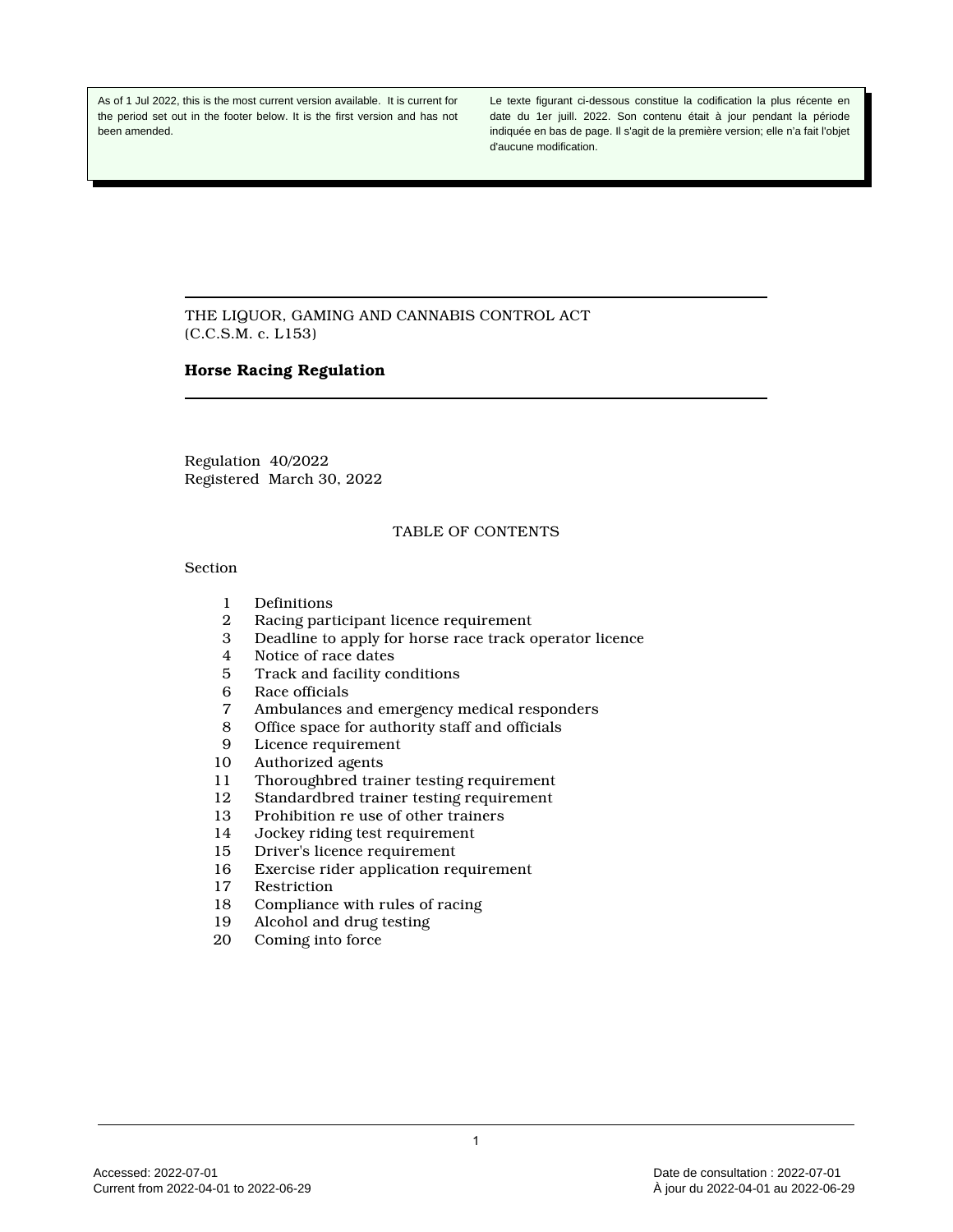### INTRODUCTORY PROVISIONS

### **Definitions**

**1(1)** The following definitions apply in this regulation.

**"Act"** means *The Liquor, Gaming and Cannabis Control Act.*

**"former Act"** means *The Horse Racing Commission Act*, R.S.M. 1987, c. H90.

**"racing participant licence"** means a licence issued to a person under section 101.30 of the Act that authorizes a person to perform a specified role or carry out a specified function related to horse racing.

**"recognized horse racing authority"** means a national, provincial or state organization that governs the conduct of thoroughbred or standardbred horse racing in Canada or the United States of America.

**1(2)** The following are prescribed as horse racing for the purpose of the definition of "horse racing" in subsection (1) of the Act:

(a) thoroughbred horse racing on which pari-mutuel betting is permitted by the Canadian Pari-Mutuel Agency of Agricultural and Agri-Food Canada;

(b) standardbred harness racing on which pari-mutuel betting is permitted by the Canadian Pari-Mutuel Agency of Agricultural and Agri-Food Canada *;*

(c) standardbred harness racing conducted for the purpose of qualifying courses to compete in a harness race meet at which pari-mutuel betting is permitted by the Canadian Pari-Mutuel Agency of Agricultural and Agri-Food Canada *.*

### **Racing participant licence requirement**

**2** The following persons require a racing participant licence:

- (a) a jockey or driver;
- (b) a race horse trainer;
- (c) a race horse owner;
- (d) an exercise rider;
- (e) a groom;
- (f) a jockey agent.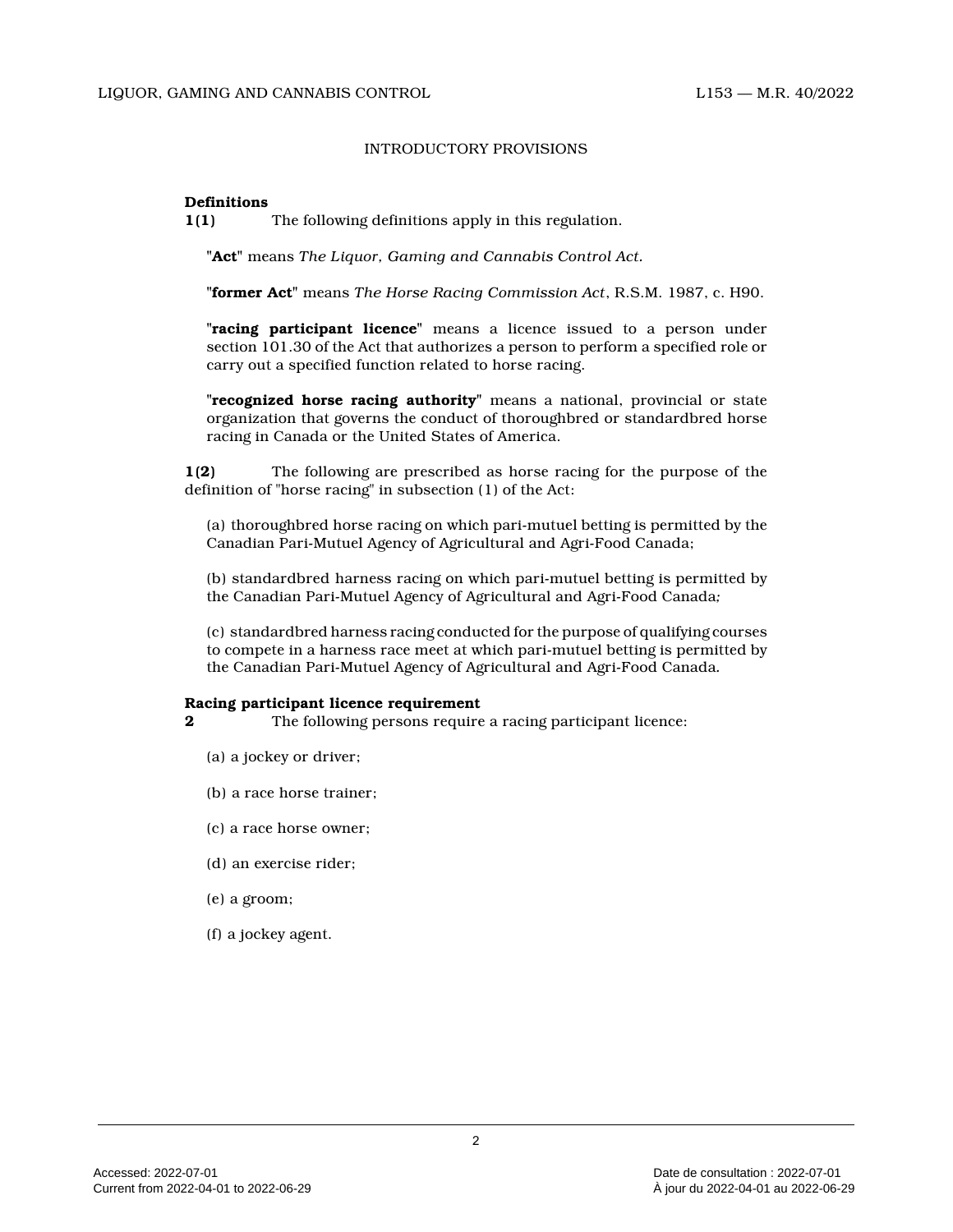## HORSE RACE TRACKS

### **Deadline to apply for horse race track operator licence**

**3** A person applying for a horse race track operator licence must apply before December 31 of the year before the upcoming racing season, unless the executive director extends the deadline to apply.

#### **Notice of race dates**

**4(1)** A licensed horse race track operator must give the authority written notice of all proposed live racing dates for the upcoming racing season by December 31, unless the executive director extends the deadline to provide notice of proposed racing dates.

**4(2)** The executive director may reject a proposed live racing date if they determine that the authority may not be able to provide sufficient race administration officials on the proposed date.

**4(3)** A licensed horse race track operator must not change a live racing date without obtaining prior written approval from the executive director.

#### **Track and facility conditions**

**5(1)** A licensed horse race track operator must ensure that facilities at the race track are kept in good condition and that the condition of the track surface is properly maintained to ensure safe racing and training.

**5(2)** A race administration official may issue a written notice to a licensed horse race track operator that directs the operator to take specified measures to improve the safety of the track or the condition of facilities at the track by a deadline set out in the notice.

**5(3)** If the specified measures set out in the notice issued under subsection (2) are not taken by the deadline set out in the notice, the race administration official may suspend racing and training at the race track until the measures have been implemented.

### **Race officials**

**6** A licensed horse race track operator must ensure that all race officials required under the rules of racing are present at the race track whenever horse racing takes place.

#### **Ambulances and emergency medical responders**

**7** A licensed horse race track operator must ensure that an ambulance, qualified emergency medical responders and a vehicle equipped to transport an injured horse are present at the race track at all times when racing or training takes place.

## **Office space for authority staff and officials**

**8** On the request of the executive director, a licensed horse race track operator must provide adequate office space for the use of authority staff and race administration officials.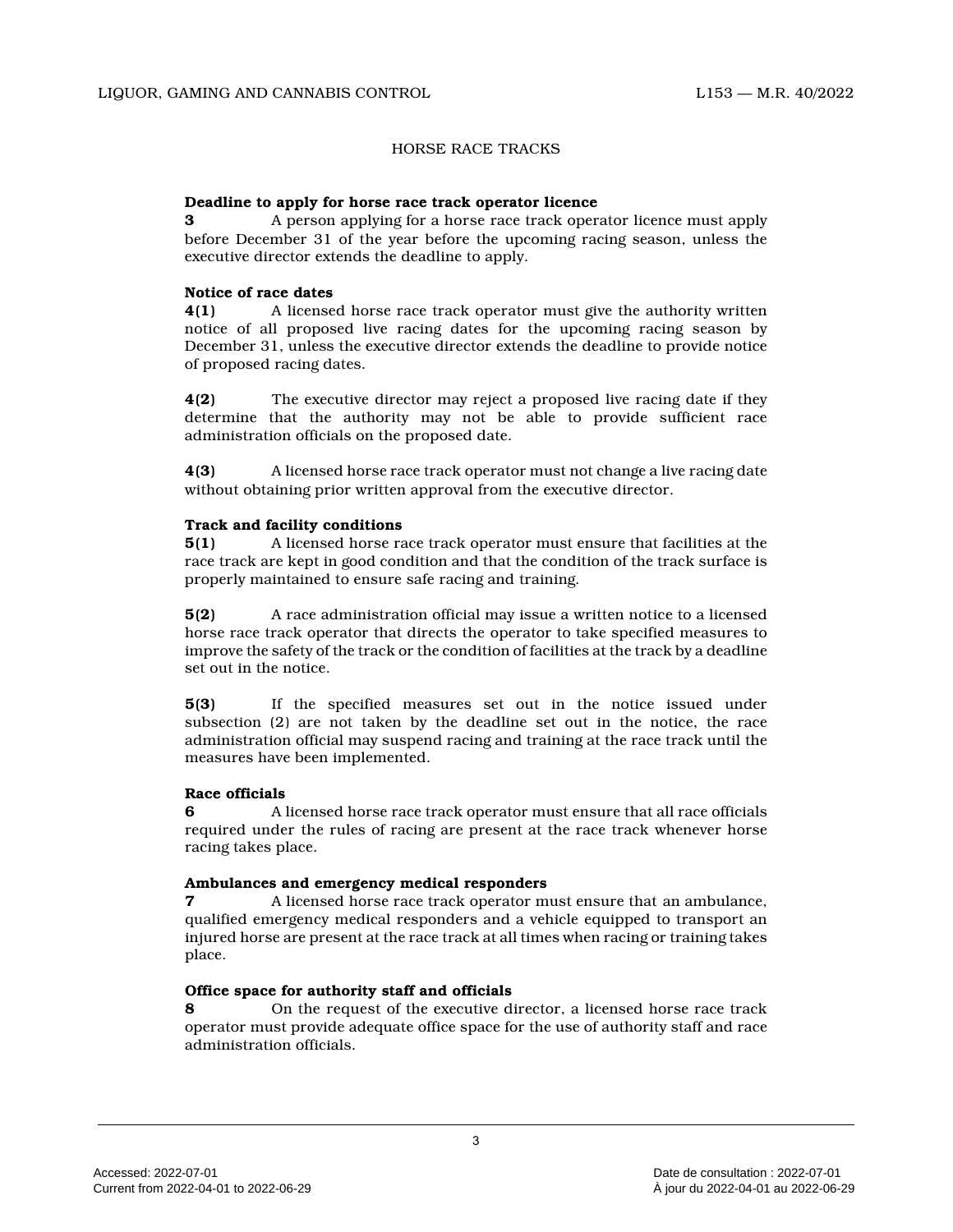### RACE HORSE OWNERS

### **Licence requirement**

**9(1)** Any person who owns any interest in a race horse must hold a race horse owner's licence.

**9(2)** If a corporation applies for a race horse owner's licence, the names of all shareholders in the corporation must be disclosed in the application for the licence. If there is a change in any shares of the corporation, the corporation must immediately provide the authority with particulars of the change.

### **Authorized agents**

**10(1)** A licensed race horse owner may authorize a person to act on behalf of the owner. The owner must provide the authority with written notice of the appointment of their agent.

**10(2)** The owner of a race horse is responsible for all actions of their authorized agent.

## **TRAINERS**

### **Thoroughbred trainer testing requirement**

**11(1)** A person applying for a thoroughbred trainer licence must pass a written test of horse training knowledge prepared by a race administration official.

**11(2)** Subsection (1) does not apply if an applicant

(a) held a thoroughbred trainer licence issued under the Act or the former Act in the previous five-year period that was not cancelled or suspended; or

(b) held a thoroughbred trainer licence issued by another province, an American state or a recognized horse racing authority in the previous five-year period that was not cancelled or suspended.

### **Standardbred trainer testing requirement**

**12(1)** A person applying for a standardbred trainer licence must pass a written test of horse training knowledge prepared by a race administration official.

**12(2)** Subsection (1) does not apply if an applicant

(a) held a standardbred trainer licence issued under the Act or the former Act in the previous five-year period that was not cancelled or suspended; or

(b) held a standardbred trainer licence issued by another province, an American state or a recognized horse racing authority in the previous five-year period that was not cancelled or suspended.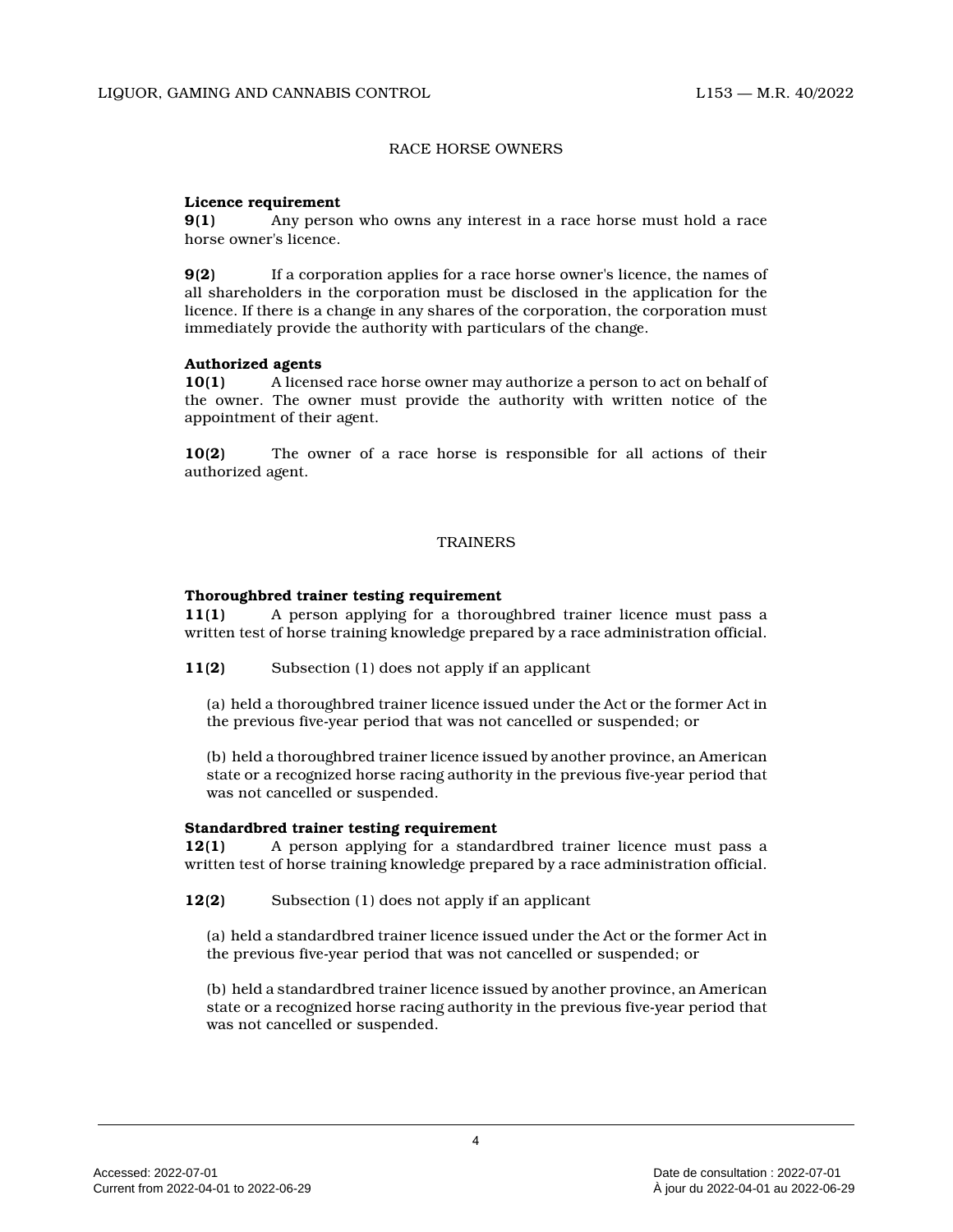## **Prohibition re use of other trainers**

**13(1)** Subject to subsection (2), a licensed trainer must not allow any other person to train horses that are being trained by the licensed trainer.

**13(2)** A licensed trainer may allow another licensed trainer to train horses under their care if they give written notice to the authority of the name of the substitute trainer and the period of time in which the substitute trainer will train their horses.

### JOCKEYS AND DRIVERS

### **Jockey riding test requirement**

**14(1)** A person applying for a jockey licence must demonstrate to a steward or other race administration official that they can safely and competently ride a thoroughbred horse in race conditions.

**14(2)** Subsection (1) does not apply if an applicant

(a) held a thoroughbred jockey licence issued under the Act or the former Act in the previous five-year period that was not cancelled or suspended; or

(b) held a thoroughbred jockey licence issued by another province, an American state or a recognized horse racing authority in the previous five-year period that was not cancelled or suspended.

### **Driver's licence requirement**

**15(1)** A person applying for a standardbred driver licence must demonstrate to a steward or other race administration official that they can safely and competently drive a standardbred horse in race conditions.

**15(2)** Subsection (1) does not apply if an applicant

(a) held a standardbred driver licence issued under the Act or the former Act in the previous five-year period that was not cancelled or suspended; or

(b) held a standardbred driver licence issued by another province, an American state or a recognized horse racing authority in the previous five-year period that was not cancelled or suspended.

# EXERCISE RIDERS

# **Exercise rider application requirement**

**16** A person applying for an exercise rider licence must demonstrate to a steward or other race administration official that they can safely and competently ride a thoroughbred horse.